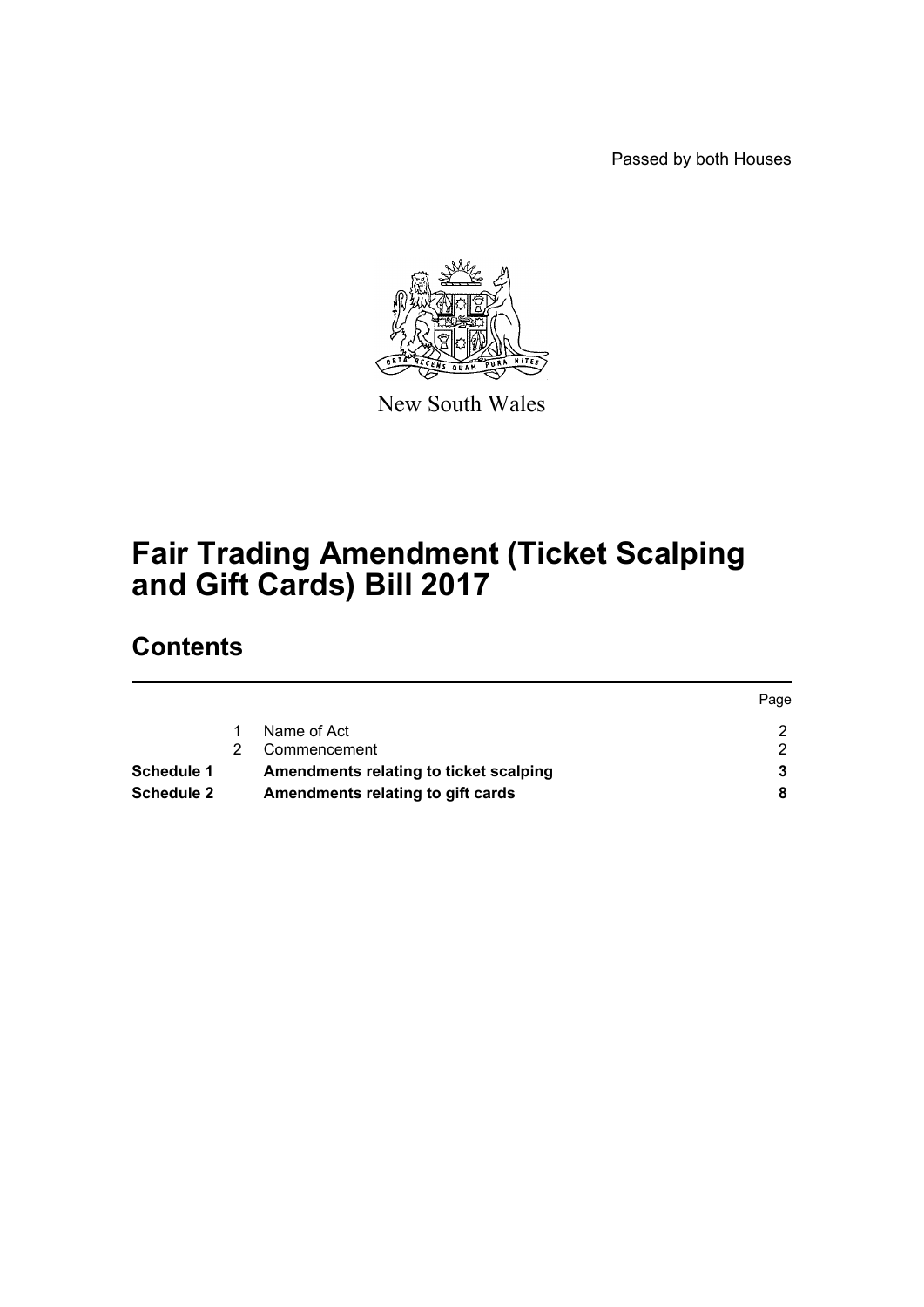*I certify that this PUBLIC BILL, which originated in the LEGISLATIVE COUNCIL, has finally passed the LEGISLATIVE COUNCIL and the LEGISLATIVE ASSEMBLY of NEW SOUTH WALES.*

*Legislative Council 2017* *Clerk of the Parliaments*



New South Wales

# **Fair Trading Amendment (Ticket Scalping and Gift Cards) Bill 2017**

Act No , 2017

An Act to amend the *Fair Trading Act 1987* with respect to the supply of tickets to sporting or entertainment events and expiry dates for gift cards.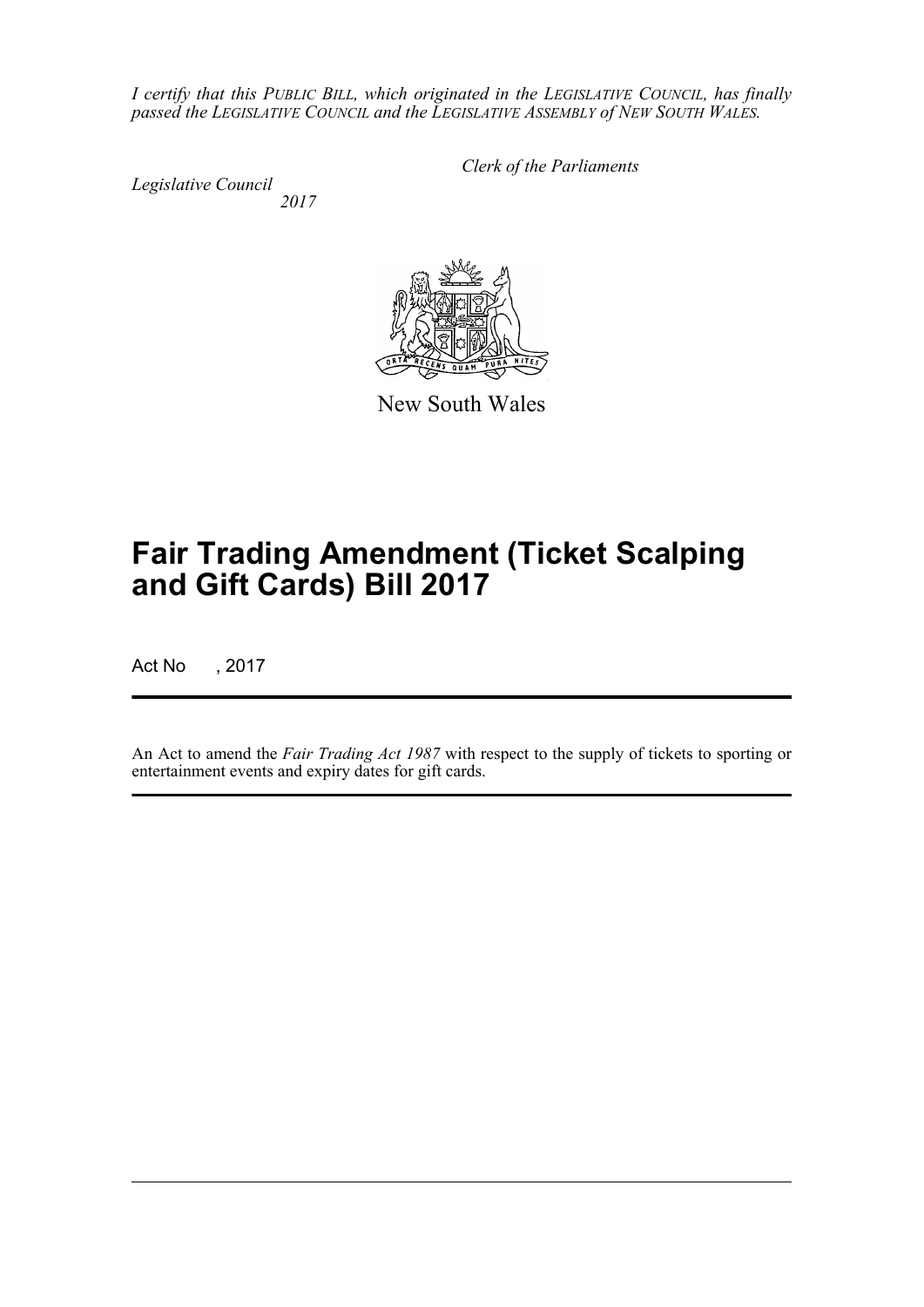# <span id="page-2-0"></span>**The Legislature of New South Wales enacts:**

# **1 Name of Act**

This Act is the *Fair Trading Amendment (Ticket Scalping and Gift Cards) Act 2017*.

## <span id="page-2-1"></span>**2 Commencement**

This Act commences on a day or days to be appointed by proclamation.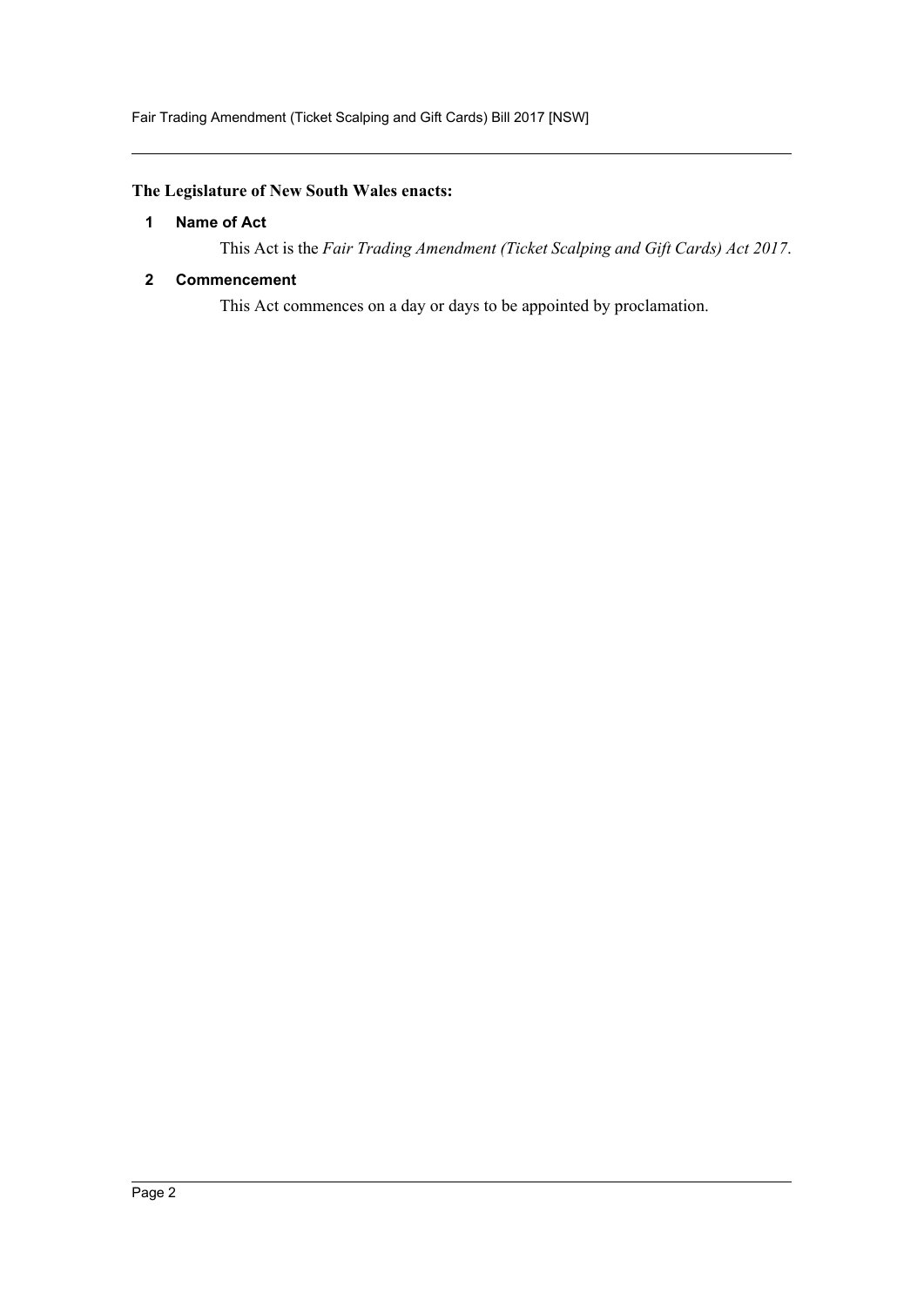# <span id="page-3-0"></span>**Schedule 1 Amendment of Fair Trading Act 1987 No 68 relating to ticket scalping**

## **[1] Part 4A**

Insert after Part 4:

# **Part 4A Regulation of event ticket transactions**

# **Division 1 Preliminary**

## **58A Definitions**

In this Part:

*authorised seller*, in relation to an event or a ticket for an event, means:

- (a) if the event organiser has authorised a person to supply the ticket on behalf of the event organiser, or to resupply the ticket after acquiring it from the authorised seller—that person, or
- (b) in any other case—any event organiser for the event.
- *event organiser*—see section 58C.

*resale restriction*—see section 58B.

#### **58B Tickets to which Part applies**

- (1) This Part applies to tickets to sporting or entertainment events in New South Wales that are subject to a resale restriction.
- (2) A *resale restriction* is a term or condition of a ticket that limits the circumstances in which the ticket may be resold or prohibits resale of the ticket.
- (3) A term or condition that limits the circumstances in which a ticket may be resold or prohibits resale of the ticket includes a term or condition that provides for the ticket to be cancelled or rendered invalid if the ticket is resold, or if the ticket is resold in certain circumstances.

#### **58C Event organisers**

- (1) The *event organiser*, in relation to an event, is the person who authorises the first supply of tickets for the event, whether or not that person is also the performer, the promoter of the event or the operator of the event venue.
- (2) The regulations may declare any other person (or class of persons) to be the event organiser in relation to the event or in relation to any class of events to which the event belongs.

# **Division 2 Resale of tickets**

#### **58D Definitions**

In this Division:

*first purchaser*, in relation to a ticket, means the person to whom the ticket is first supplied by an authorised seller.

*original acquisition cost*—see section 58E.

*original supply cost*—see section 58E.

*prohibited advertisement*—see section 58F.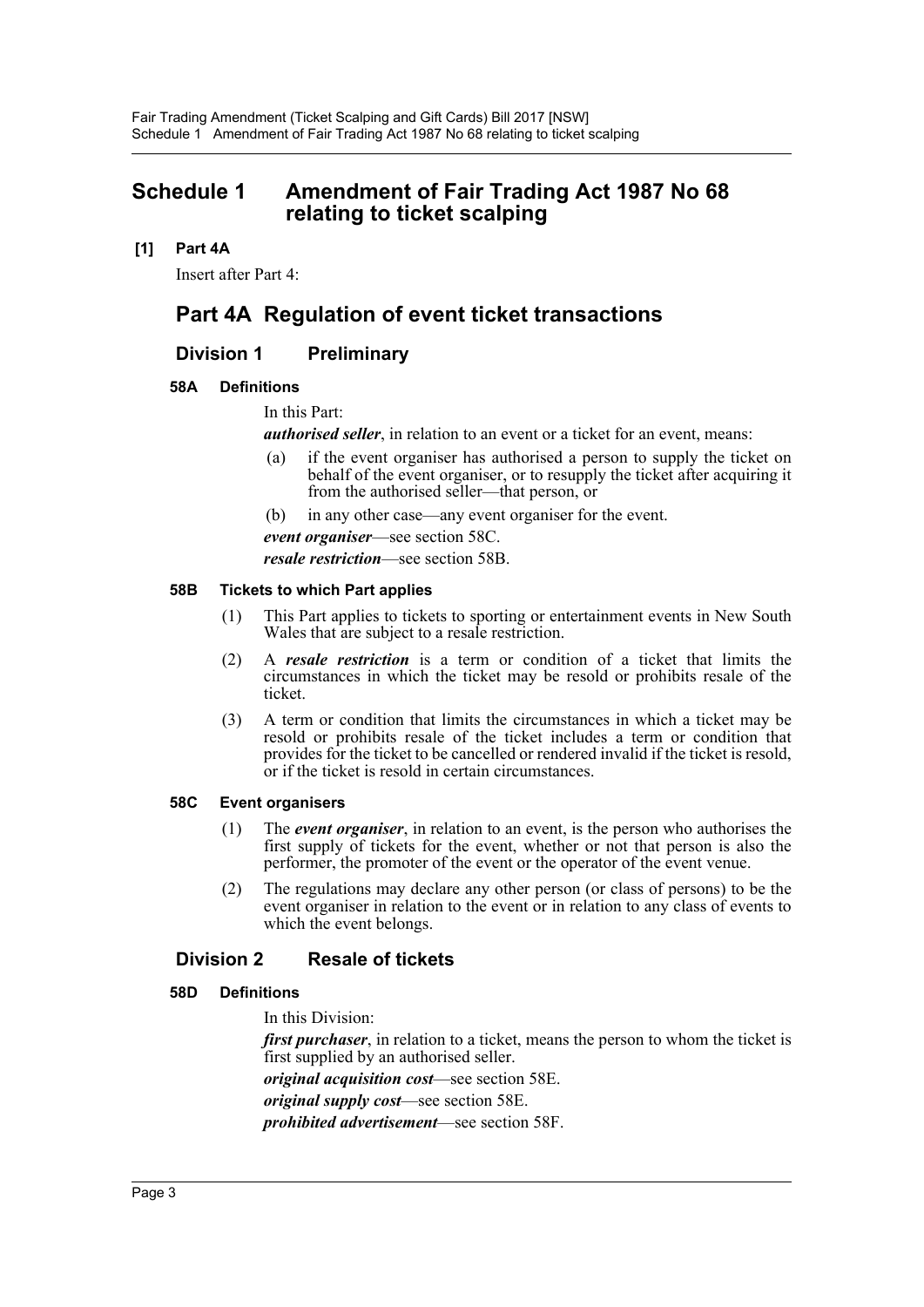*sell* includes offer or advertise for sale.

*supply* includes offer to supply and advertise for supply.

*ticket resale advertisement* means an advertisement for the sale of a ticket by any person other than the authorised seller. *transaction cost*—see section 58E.

#### **58E Original supply cost and original acquisition cost—meaning**

- (1) The *original supply cost* of a ticket is the amount for which the ticket was sold to the first purchaser by an authorised seller.
- (2) The *original acquisition cost* of a ticket is the original supply cost of the ticket, plus the transaction cost.
- (3) The *transaction cost* is the cost (not exceeding 10% of the original supply cost) of any commission, booking fee, payment surcharge or ticket delivery fee incurred by the first purchaser of the ticket in connection with the purchase of the ticket.
- (4) If no amount was paid by the first purchaser of the ticket in consideration for the acquisition of the ticket, the original supply cost and the original acquisition cost are each \$0.

## **58F Prohibited advertisement—meaning**

- (1) A *prohibited advertisement* is a ticket resale advertisement that does not comply with this section.
- (2) A ticket resale advertisement must not specify an amount for the sale of the ticket that is more than 110% of the original supply cost of the ticket.
- (3) A ticket resale advertisement must specify the following particulars:
	- (a) the original supply cost of the ticket,
	- (b) details of the location from which the ticket holder is authorised to view the event (including, for example, any bay number, row number and seat number for the ticket).

#### **58G Prohibition on ticket resale profit**

- (1) The first purchaser of a ticket must not sell the ticket to any other person for an amount that exceeds the original acquisition cost of the ticket. Maximum penalty: 1,000 penalty units (in the case of a corporation) or 200 penalty units (in the case of an individual).
- (2) A person (other than the first purchaser) must not sell a ticket to any other person for an amount that the person knows, or ought reasonably to know, exceeds the original acquisition cost of the ticket.

Maximum penalty: 1,000 penalty units (in the case of a corporation) or 200 penalty units (in the case of an individual).

#### **58H Supply of tickets not to be made contingent on other purchases**

(1) A person (the *supplier*) must not supply a ticket to any other person (the *recipient*) under an agreement that makes the liability of the supplier to supply the ticket to the recipient contingent on payment by the recipient to the supplier of any amount in consideration for the provision to the recipient of any other goods or services.

Maximum penalty: 1,000 penalty units (in the case of a corporation) or 200 penalty units (in the case of an individual).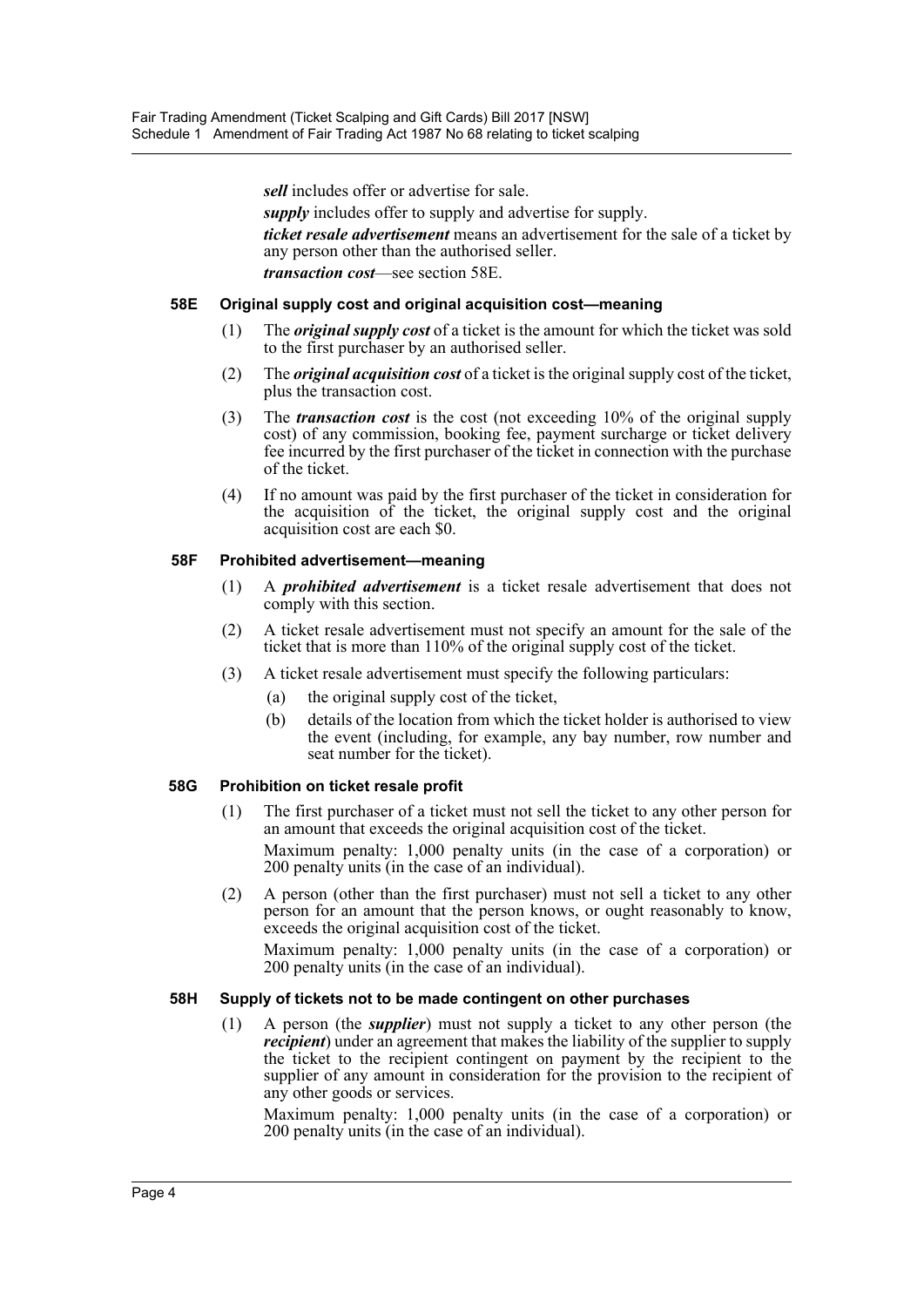(2) This section does not apply to the supply of a ticket under an agreement authorised by the event organiser or under any other agreement of a kind prescribed by the regulations.

## **58I Ticket resale advertising**

(1) The owner of an advertising publication must ensure that no prohibited advertisement is published in the publication.

Maximum penalty: 1,000 penalty units (in the case of a corporation) or 200 penalty units (in the case of an individual).

- (2) It is a defence to a prosecution for an offence of failing to ensure that no prohibited advertisement is published in an advertising publication if the defendant establishes that:
	- (a) the agreement between the defendant and the person placing the ticket resale advertisement was subject to terms or conditions prohibiting the publication of prohibited advertisements, and
	- (b) the defendant, as soon as practicable after becoming aware that the prohibited advertisement had been published in the publication, took reasonable steps to ensure that the advertisement was removed from the publication, and
	- (c) the defendant took such other steps as were reasonable in the circumstances to ensure that no prohibited advertisement was published in the publication.
- (3) The regulations may exclude an advertisement or publication of a kind described by the regulations from the application of this section.

#### (4) In this section:

*advertisement* means any advertisement, whether paid or not.

*advertising publication* means any website, newspaper, magazine or other publication containing advertisements to which members of the public have access (whether or not a member of the public is first required to pay a fee or subscription, register or become a member).

*owner*, of an advertising publication, includes any person who conducts the business or undertaking of the advertising publication (but does not include any person of a class prescribed by the regulations).

#### **58J Certain resale restrictions void**

A resale restriction is void to the extent that it provides for the ticket to be cancelled or rendered invalid if the ticket is resold for an amount not exceeding 110% of the original supply cost of the ticket.

# **Division 3 Online purchase of tickets**

#### **58K Prohibited conduct in relation to use of ticketing websites**

(1) A person must not engage in any prohibited conduct in relation to the use of a ticketing website.

Maximum penalty: 1,000 penalty units (in the case of a corporation) or 200 penalty units (in the case of an individual).

(2) A person *engages in prohibited conduct* in relation to the use of a ticketing website if the person uses any software to enable or assist the person to circumvent the security measures of the website and to purchase tickets in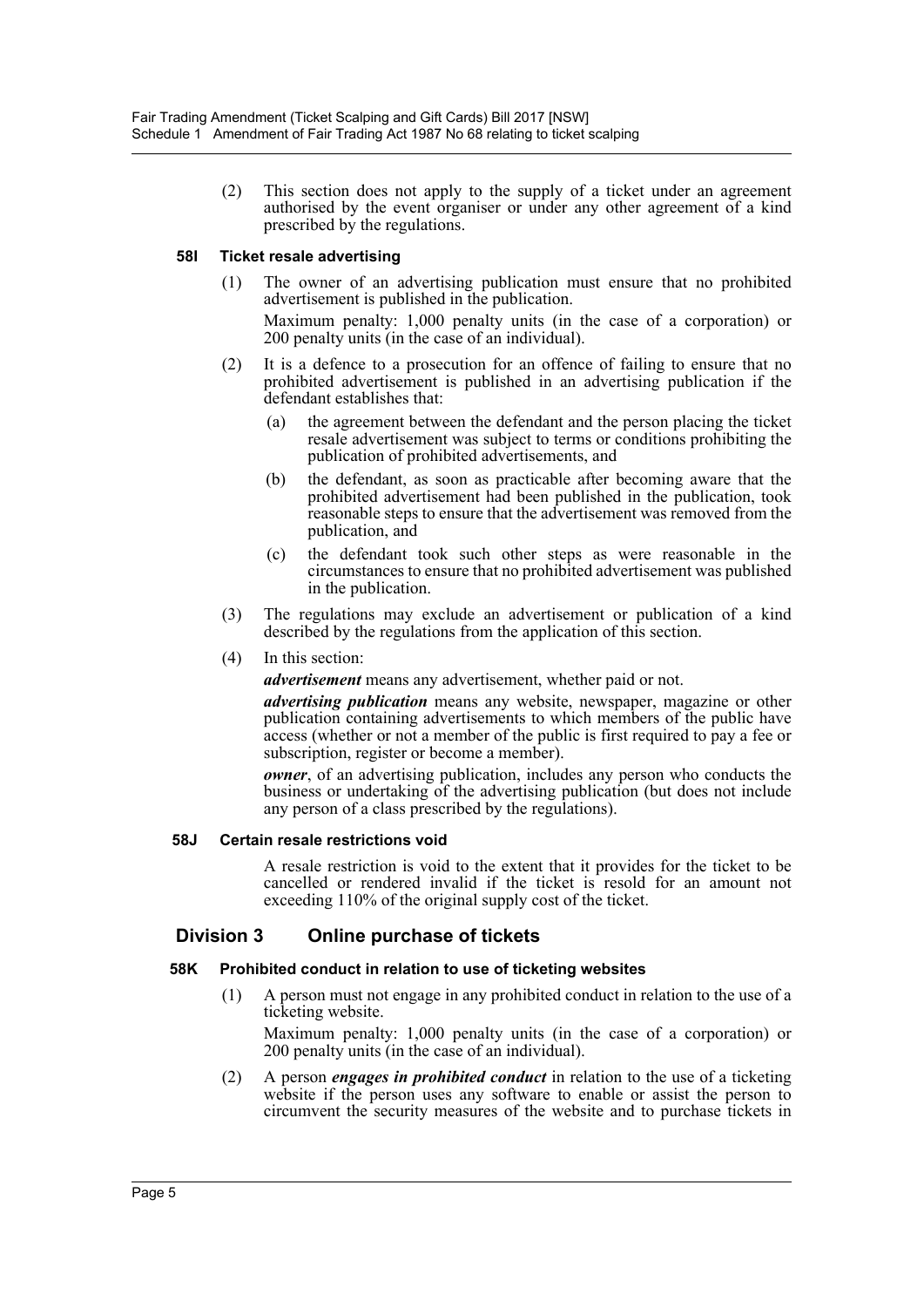contravention of the terms of use of the website that are published on the website.

(3) The *security measures* of a website include any measures of a kind prescribed by the regulations.

# **Division 4 Public disclosure of ticketing information**

#### **58L Minister may require notification of number of tickets available for general public sale**

- (1) The Minister may, by order published on the NSW legislation website, require a specified event organiser (or a specified class of event organisers) to give public notice of the total number of tickets for the event that are to be made available by authorised sellers for general public sale.
- (2) The notice must be given within the time and in the manner specified in the order.
- (3) The total number of tickets specified in a notice required under this section must be a number that the event organiser believes, on reasonable grounds, is not more than 10% greater or less than the total number of tickets that are to be made available for general public sale before the day on which the event is held (including any number of tickets made available before the notice is given).
- (4) A ticket is not made available by an authorised seller for *general public sale* if the authorised seller requires a person to do either of the following in order to acquire the ticket:
	- (a) pay a fee (in addition to the price of the ticket and any transaction cost such as a commission, booking fee, payment surcharge or ticket delivery fee),
	- (b) register for access to any pre-sale, publication, competition or other special offer.
- (5) The regulations may make further provision for the circumstances in which a ticket is, or is not, made available for general public sale for the purposes of this section.
- (6) The Minister may not make an order under this section unless:
	- (a) the Minister is satisfied that each event organiser for an event to which the proposed order applies has been notified (whether by public notice or otherwise) of the Minister's intent to make the order, and
	- (b) the event organiser has been given a reasonable opportunity to make submissions in relation to the proposed order, and
	- (c) the Minister has considered any such submission, and
	- (d) the Minister is satisfied that it is in the public interest to make the order.
- (7) An event organiser must not fail to comply with a requirement made under this section.

Maximum penalty: 1,000 penalty units (in the case of a corporation) or 200 penalty units (in the case of an individual).

## **[2] Section 61 Interpretation**

Insert ", Part 4A" after "Part 4" in the definition of *local contravention* in section 61 (1).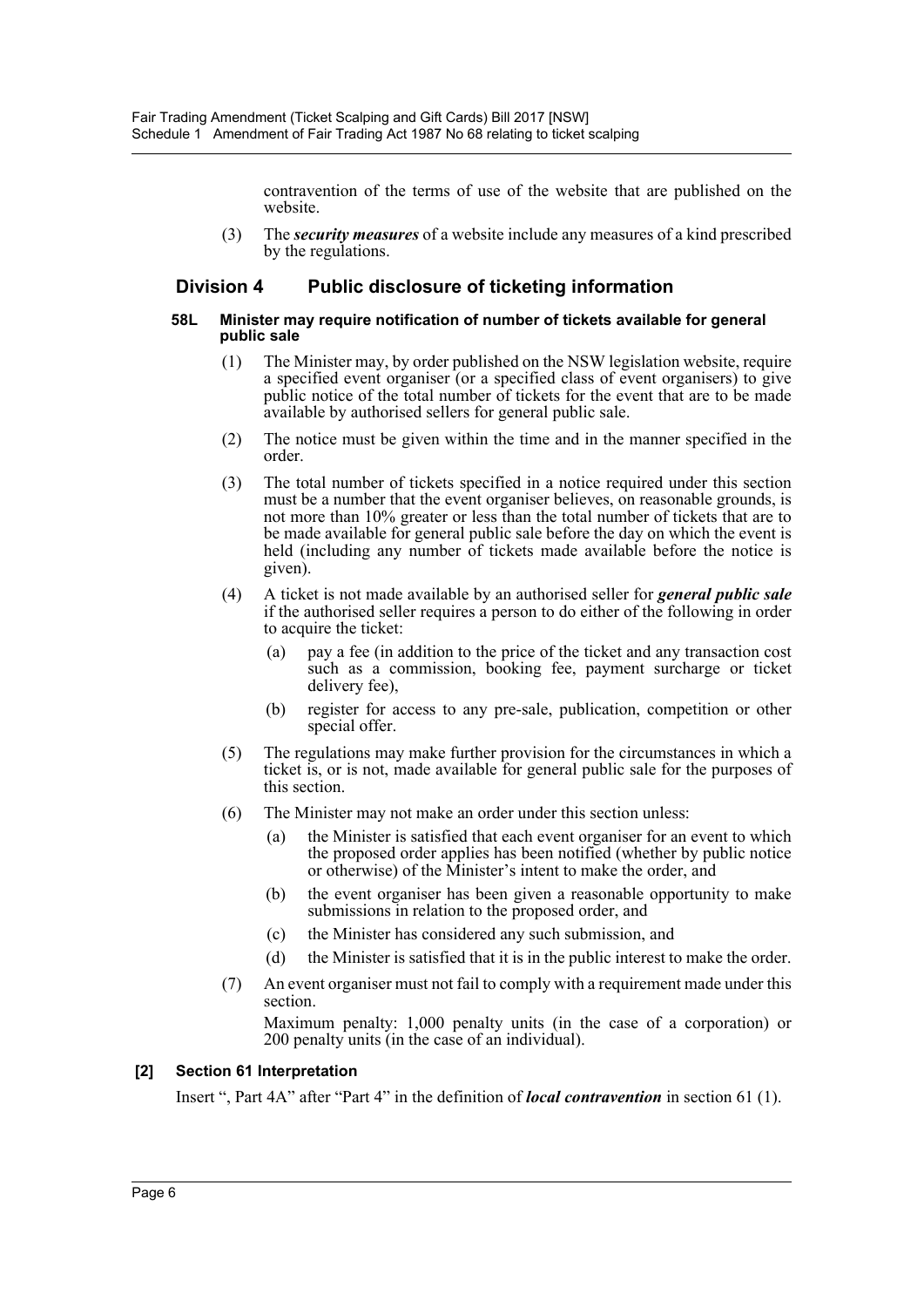## **[3] Schedule 5 Savings and transitional provisions**

Insert at the end of the Schedule, with appropriate Part and clause numbering:

# **Part Provision consequent on enactment of Fair Trading Amendment (Ticket Scalping and Gift Cards) Act 2017—ticket scalping amendments**

## **Application of amendments**

Section 58G, 58H, 58I or 58J (as inserted by the *Fair Trading Amendment (Ticket Scalping and Gift Cards) Act 2017*) does not apply to a ticket sold or otherwise supplied to a first purchaser by an authorised seller before the commencement of the section.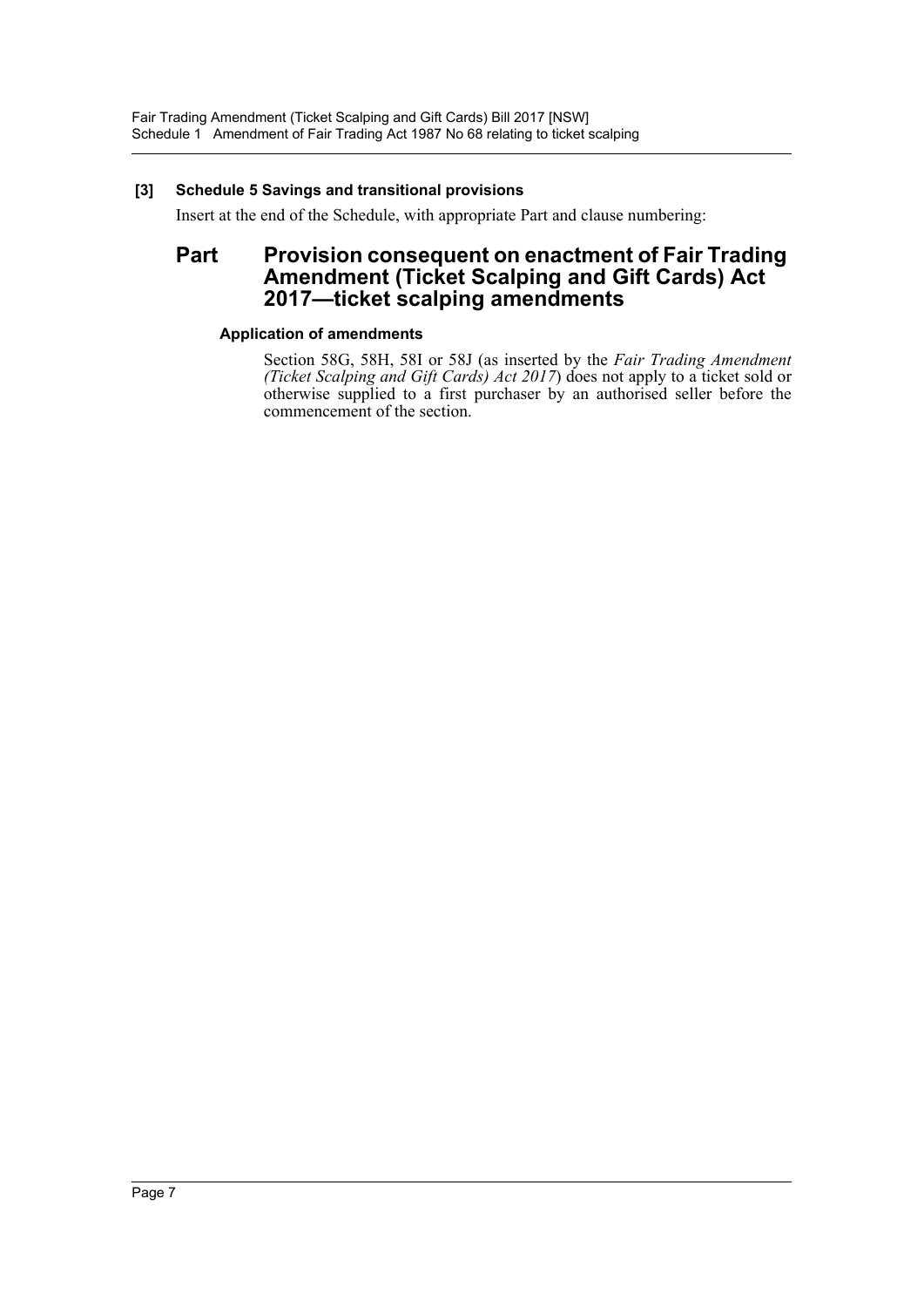# **Schedule 2 Amendments relating to gift cards**

# **2.1 Fair Trading Act 1987 No 68**

**[1] Part 4B**

Insert after Part 4A (as inserted by Schedule 1 [1]):

# **Part 4B Gift cards**

## **58M Interpretation and application**

(1) In this Part:

*expiry date* of a gift card means the date on which the gift card ceases to be redeemable.

**gift card** means a card or voucher (in hard copy or electronic form) that is redeemable for goods or services in New South Wales.

*redeemable value* of a gift card means the value of the goods or services for which the gift card is redeemable.

- (2) For the purposes of this Part, a gift card is not sold to a consumer in New South Wales if the gift card is sold online or by phone and:
	- (a) the gift card is to be delivered to the consumer at an address that is outside New South Wales, or
	- (b) the contact details of the consumer provided in connection with the sale of the gift card include a residential address that is outside New South Wales.
- (3) This Part does not apply:
	- (a) to any class of gift cards that may be prescribed by the regulations, or
	- (b) to any class of persons that may be prescribed by the regulations, or
	- (c) in any circumstances that may be prescribed by the regulations.

## **58N Prohibition on gift card expiry dates of less than 3 years**

- (1) A person must not sell to a consumer in New South Wales a gift card with an expiry date that is earlier than 3 years after the date of sale of the gift card. Maximum penalty: 50 penalty units.
- (2) A person who sells a gift card to a consumer in New South Wales, or who has agreed with the seller to redeem that gift card, must not impose any administrative charge or fee that reduces the redeemable value of the gift card after the sale of the gift card.

Maximum penalty: 50 penalty units.

- (3) A term or condition of a gift card sold to a consumer in New South Wales is void to the extent that it would make the sale of the gift card, or the imposition of a charge or fee, an offence under this section.
- (4) If the expiry date of a gift card is void because of subsection (3), the expiry date is taken to be 3 years after the date of sale of the gift card.

## **[2] Section 61 Interpretation**

Insert ", Part 4B" after "Part 4A" in the definition of *local contravention* in section 61 (1).